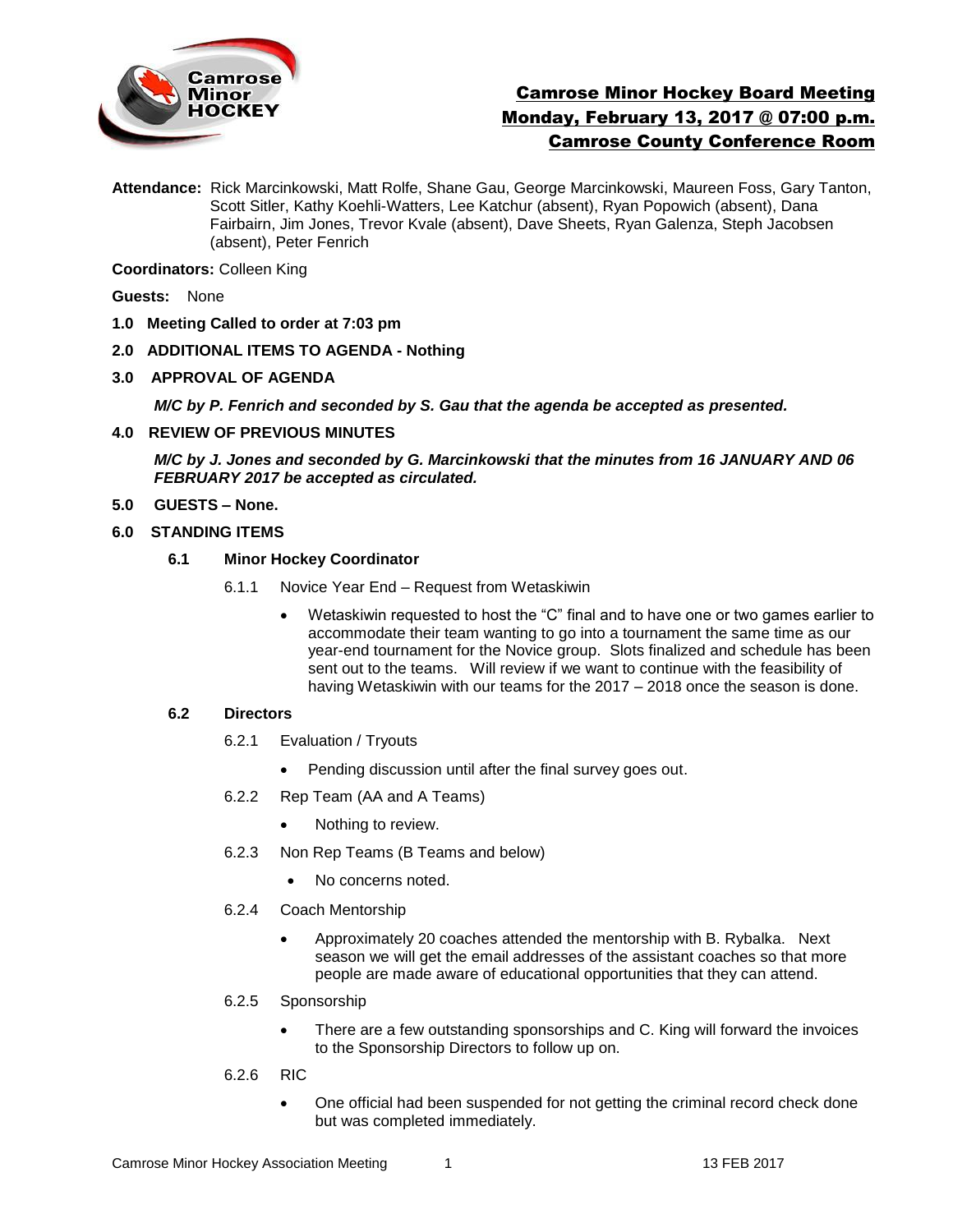- Concern brought forward from a coach regarding two young refs and the refs will have a mentor come out with them the next time they are scheduled.
- Things are going well with B. Fox and no concerns brought forward from him.

#### 6.2.7 Division Directors

 All Divisions have teams doing well and there are a few teams still in provincial play downs.

## **7.0 OLD BUSINESS**

- 7.1 Bantam AA Bulldogs Update
	- Behavioral Agreement has been developed and will get it signed off by the coaches and player will be monitored.
- 7.2 Follow-up with parent of Player from the Peewee Level
	- M. Foss and P. Fenrich will meet up with the father to discuss his concerns.
- 7.3 Damage of Dressing Room Door Bantam AA Bulldogs
	- J. Cook reported that the door will be fixed but the team will not be charged.

## **8.0 NEW BUSINESS**

- 8.1 Player Code of Conduct
	- Discussion on how we can better manage the issues that are popping up. Please see item 8.3.
- 8.2 Year End Feedback
	- Prepare the same survey as last year and send out to the members.
	- Discussion on the survey to be given out to Bantam & Midget players. J. Jones to forward questions to C. King and will get them out prior to teams being done. Divisions Directors will be expected to give the surveys to their respective teams in their division.
- 8.3 Policy and Procedures Review for next year
	- Anyone with suggestions for the current Policies and Procedures are to forward their suggestions to C. King.
	- S. Gau noted that we must be careful and not get too specific as we will run into problems and we do not want to start "policing" teams.
	- Will look at Code of Conduct for the players, coaches and parents. Some teams have the players sign a Code of Conduct prior to the season starting but it is not something that is completed at the lower or non-rep levels.
- 8.4 Follow Up with 1660 Bantam House Inquiry regarding use of affiliates
	- R. Marcinkowski followed up with R. Mak and 1660 stating that teams can use as many affiliates as they want even if their roster may not have the maximum number. R. Marcinkowski obtaining further clarification from 1660 and to forward this to C. King to get out to the 1660 teams as there is some confusion on affiliation regulations that are currently posted on the 1660 website.
	- Novice rules are different and 1660 regulation states:

*"k) All affiliations to Novice must also follow Hockey Alberta regulation regarding the use of affiliates by a Novice team. Please refer to Hockey Alberta Regulation Section A, Part 8.9. The following is an excerpt from the Hockey Alberta Regulations regarding Novice affiliation only:*

*● (b) Only registered team players that are sick, injured, or otherwise unavailable may be replaced by affiliated players, provided however when a team has less than twelve (12) registered players, affiliated players may be used to increase the number of players in a game sheet to a maximum of twelve (12) players. When*